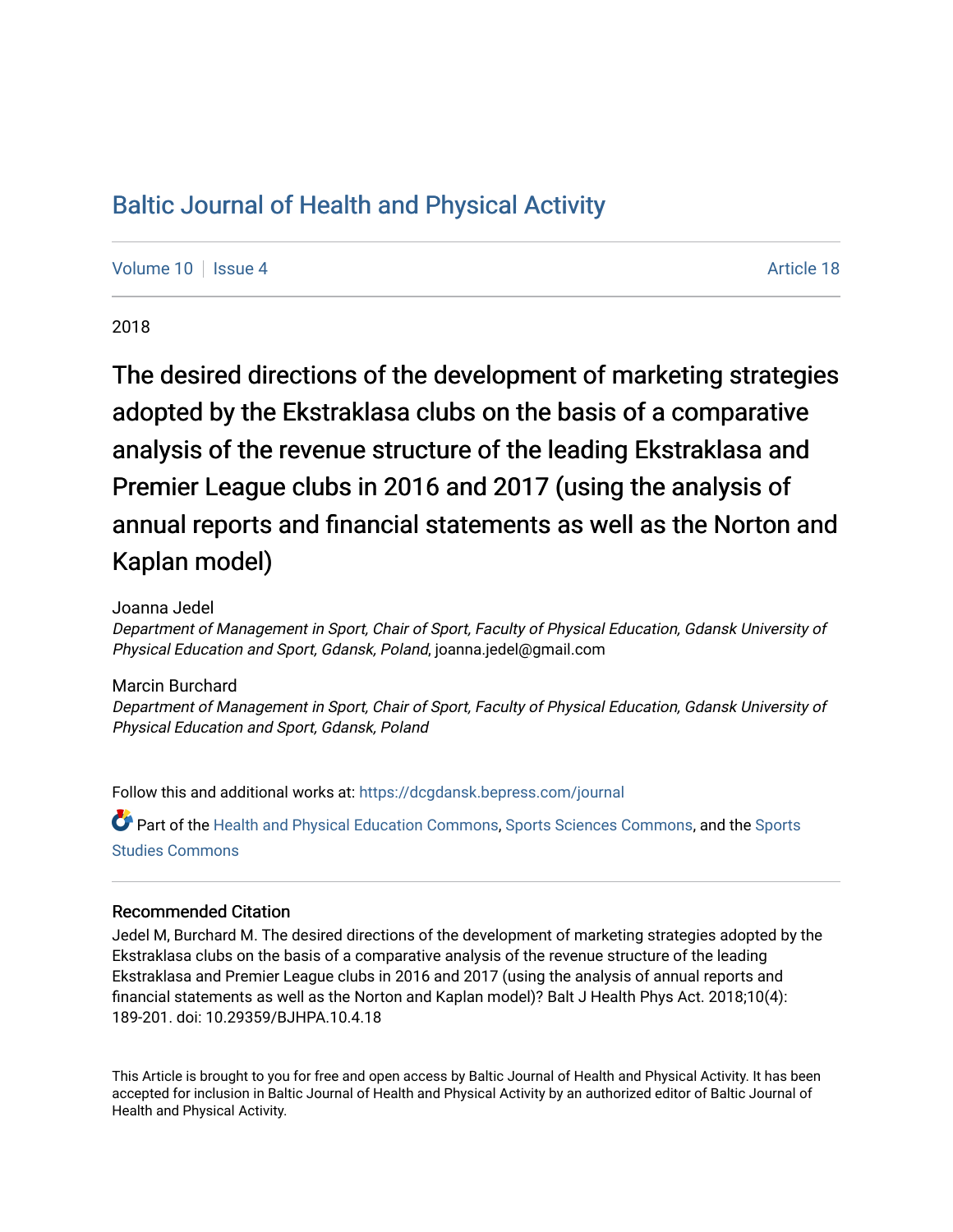**doi: 10.29359/BJHPA.10.4.18**

**The desired directions of the development of marketing strategies adopted by the Ekstraklasa clubs on the basis of a comparative analysis of the revenue structure of the leading Ekstraklasa and Premier League clubs in 2016 and 2017 (using the analysis of annual reports and financial statements as well as the Norton and Kaplan model)**

Department of Management in Sport, Chair of Sport, Faculty of Physical Education,

Gdansk University of Physical Education and Sport, Gdansk, Poland

**Joanna JedelABDEF, Marcin BurchardABCDEF** 

**Authors' Contribution: A** Study Design **B** Data Collection **C** Statistical Analysis **D** Data Interpretation **E** Manuscript Preparation **F** Literature Search

**G** Funds Collection

| <u>abstract</u>              |                                                                                                                                                                                                                                                                                                                                                                                                                                                                                                                                                                                                                                                                                                                                                                                                                                                            |
|------------------------------|------------------------------------------------------------------------------------------------------------------------------------------------------------------------------------------------------------------------------------------------------------------------------------------------------------------------------------------------------------------------------------------------------------------------------------------------------------------------------------------------------------------------------------------------------------------------------------------------------------------------------------------------------------------------------------------------------------------------------------------------------------------------------------------------------------------------------------------------------------|
| <b>Background:</b>           | In the article below the authors will try to answer the question about the usefulness on the Polish<br>market of a marketing and management strategy of a sports enterprise, based on the Norton and<br>Kaplan models, based on the examples functioning in the Premier League.                                                                                                                                                                                                                                                                                                                                                                                                                                                                                                                                                                            |
| <b>Material and methods:</b> | For the purpose of this work, the authors have analysed the literature. In addition, annual reports of the<br>Football Business of Ekstraklasa from the seasons of 2015/2016 and 2016/2017 made by the official auditors,<br>Ernst & Young Global Limited, were reviewed presenting the financial data of the Ekstraklasa SA clubs.                                                                                                                                                                                                                                                                                                                                                                                                                                                                                                                        |
| <b>Results:</b>              | In the circumstances of the Polish Ekstraklasa, the revenues of clubs are growing on a regular basis,<br>and such a trend continues invariably since the company responsible for organising games has been<br>established. The top clubs which compete for a championship in both Polish and English leagues<br>generated positive revenue.                                                                                                                                                                                                                                                                                                                                                                                                                                                                                                                |
| <b>Conclusions:</b>          | It seems reasonable to conduct research focused on economic and organisational models that are<br>designed to facilitate the achievement of the anticipated level of economic effectiveness - this<br>includes both rather universal models as well as specific models that are used to realise different<br>strategies. Taking into consideration the sphere of the club's activities related to the implementation<br>and monitoring of the sales and marketing strategy becomes an important problem.                                                                                                                                                                                                                                                                                                                                                   |
| Key words:                   | sport marketing strategy, football club incomes, Premier League, Ekstraklasa S.A., Norton and Kaplan<br>Model, sport management                                                                                                                                                                                                                                                                                                                                                                                                                                                                                                                                                                                                                                                                                                                            |
| article details              |                                                                                                                                                                                                                                                                                                                                                                                                                                                                                                                                                                                                                                                                                                                                                                                                                                                            |
|                              | Article statistics: Word count: 3,466; Tables: 2; Figures: 5; References: 19                                                                                                                                                                                                                                                                                                                                                                                                                                                                                                                                                                                                                                                                                                                                                                               |
|                              | Received: September 2018; Accepted: November 2018; Published: December 2018                                                                                                                                                                                                                                                                                                                                                                                                                                                                                                                                                                                                                                                                                                                                                                                |
|                              | Full-text PDF: http://www.balticsportscience.com                                                                                                                                                                                                                                                                                                                                                                                                                                                                                                                                                                                                                                                                                                                                                                                                           |
|                              | Copyright © Gdansk University of Physical Education and Sport, Poland                                                                                                                                                                                                                                                                                                                                                                                                                                                                                                                                                                                                                                                                                                                                                                                      |
| Indexation:                  | Celdes, Clarivate Analytics Emerging Sources Citation Index (ESCI), CNKI Scholar (China National Knowledge<br>Infrastructure), CNPIEC, De Gruyter - IBR (International Bibliography of Reviews of Scholarly Literature in the Humanities<br>and Social Sciences), De Gruyter - IBZ (International Bibliography of Periodical Literature in the Humanities and Social<br>Sciences), DOAJ, EBSCO - Central & Eastern European Academic Source, EBSCO - SPORTDiscus, EBSCO Discovery<br>Service, Google Scholar, Index Copernicus, J-Gate, Naviga (Softweco, Primo Central (ExLibris), ProQuest - Family Health,<br>ProQuest - Health & Medical Complete, ProQuest - Illustrata: Health Sciences, ProQuest - Nursing & Allied Health Source,<br>Summon (Serials Solutions/ProQuest, TDOne (TDNet), Ulrich's Periodicals Directory/ulrichsweb, WorldCat (OCLC) |
| <b>Funding:</b>              | This research received no specific grant from any funding agency in the public, commercial, or not-for-profit sectors.                                                                                                                                                                                                                                                                                                                                                                                                                                                                                                                                                                                                                                                                                                                                     |
|                              | <b>Conflict of interests:</b> Authors have declared that no competing interest exists.                                                                                                                                                                                                                                                                                                                                                                                                                                                                                                                                                                                                                                                                                                                                                                     |
| <b>Corresponding author:</b> | Corresponding author: Joanna Jedel PhD, Akademia Wychowania Fizycznego i Sportu w Gdańsku, Wydział Wych. Fizycznego,<br>Katedra Sportu, Zakład Zarządzania w Sporcie, ul. Kazimierza Górskiego 1, 80-336 Gdańsk, Poland; e-mail: joanna.jedel@<br>qmail.com                                                                                                                                                                                                                                                                                                                                                                                                                                                                                                                                                                                                |
| <b>Open Access License:</b>  | This is an open access article distributed under the terms of the Creative Commons Attribution-Non-commercial<br>4.0 International (http://creativecommons.org/licenses/by-nc/4.0/), which permits use, distribution, and reproduction<br>in any medium, provided the original work is properly cited, the use is non-commercial and is otherwise in<br>compliance with the license.                                                                                                                                                                                                                                                                                                                                                                                                                                                                       |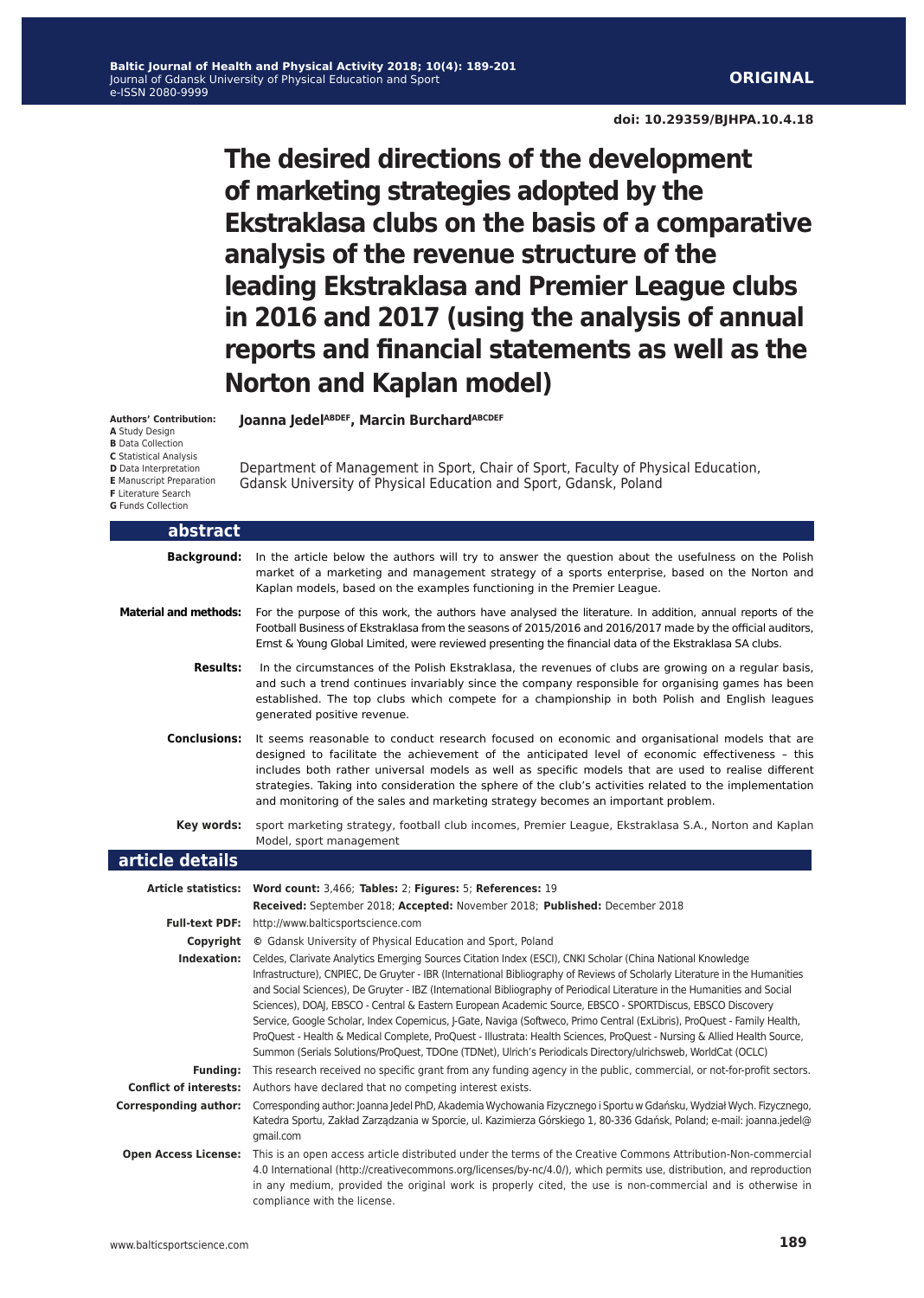## **introduction**

The progressive commercialisation and professionalization of sport force sports organisations to adopt such forms of activities and organisational frameworks that allow them to achieve the highest economic effectiveness [1]. This is supported by the automation of analytics of complex decisionmaking processes, the digitalization of marketing [2] and communication based on the management of complicated CRM databases, the focus on main operational processes and the outsourcing of auxiliary processes. At a general level, it is hard to imagine sports clubs and unions established as associations. Basically, such a formula, based on different kinds of economic activity, can be observed in every type of professional sports activity. It concerns teams that are gathered around individual sportsmen and, above all, representatives of team sports that are concentrated in oligopolistic public limited companies managed by business entities, i.e. operators of sports leagues. In the case of sports clubs and organisations, methods of managing them and achieving such effectiveness do not differ from methods used by companies that represent other types of businesses [3]. It can be observed that in every example, the cost and revenue analysis based on benchmarking [4], the processes of forecasting and budgeting financial results and current operations management carried out according to the rules of project management function in a similar way, whereas hierarchical structures of individual departments are replaced with matrix functional structures [5]. Change management becomes an essential skill for sports officials who want their organisations to be stable, functional, economically flexible and to present a sustainable development.

Economic effectiveness of a sports organisation turns into a measure of its modern character and market value [6]. Although sport proves that a bigger one can achieve more, there are still many surprises in this matter, such as sport clubs whose potential of the capital amassed on bank accounts is relatively small, yet they are able to defeat Real Madrid or become a Premier League champion, like Leicester City. Nevertheless, sports club managers look with admiration at those who, like David Stern, Alex Ferguson or Arsen Wenger, can manage their organisations for a long time and, apart from achieving sporting successes, lay and maintain financial foundations for their clubs. It has long been known that a sports company can talk about an economic success only when it is preceded by a sporting success.

In the article below the authors will try to answer the question about the usefulness on the Polish market of a marketing and management strategy of a sports enterprise, based on the Norton and Kaplan models, based on the examples functioning in the Premier League. Similarities and differences in the structure and sources of revenues of the leading clubs of both of the leagues mentioned above will also be shown, constituting the basis for functioning of an efficient organization on the commercial sports market. In the authors' opinion, the structure and stability of revenues, and not just their value, is a condition for creation of a proper club operational strategy and daily management procedures.

In the era of professionalization and commercialisation, however, enjoying consecutive sporting successes is impossible in isolation from solid economic foundations. Thus, it seems reasonable to conduct research focused on economic and organisational models that are designed to facilitate the achievement of the anticipated level of economic effectiveness – this includes both rather universal models as well as specific models that are used to realise different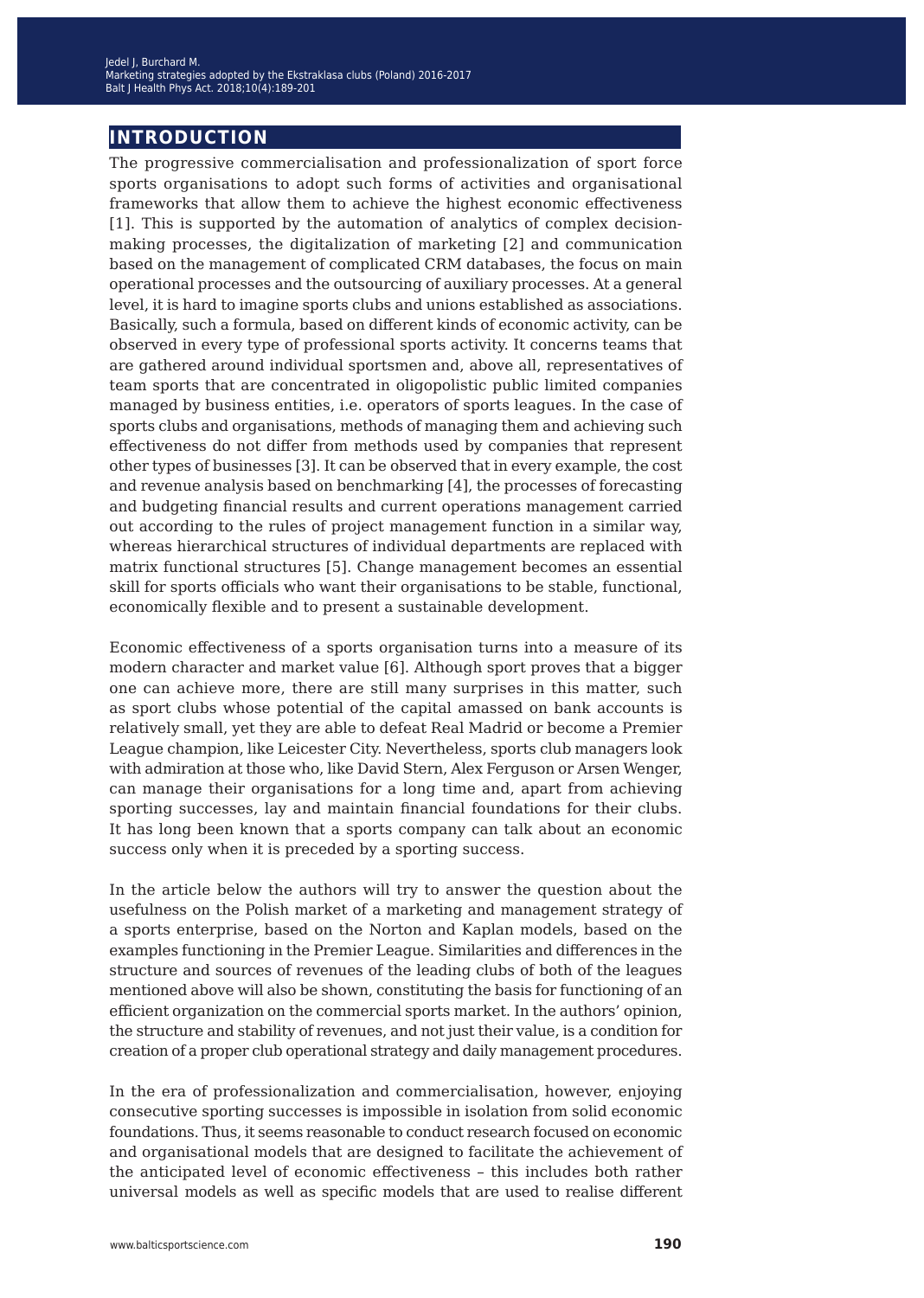strategies of entering the market, strategies of development, maintenance and change implementation or, if case arises, strategies of leaving the market safely. In the face of bankruptcies of sports clubs, their sudden sales or transfers of players, which surprises both fans and sportsmen, the increasing knowledge on the subject allows avoiding unnecessary tension, lost hopes and bitter disappointment that directly restrict development or even ruin clubs and wreck players' careers. While sportsmen are still supposed to please the crowds with their successes, economic effectiveness provided by sports managers and their accountants should become a factor that in general stabilises sports organisations. For the purposes of this article, the authors compared the sources of revenues and target groups of clients, as well as the operating markets of the leading clubs of the best football league, the English Premier League and the Polish Ekstraklasa from last two seasons. A possibility of using the Norton and Kaplan model for the needs of a sports enterprise, with selected practical aspects of its applications, is also presented and analysed.

### **material and methods**

For the purpose of this work, the authors have analysed the literature, stating that while the concepts of using the Norton and Kaplan model in shaping the policy of controlling in business are quite often discussed, there are no studies on management and its application on the sports market. In addition, annual reports of the Football Business of Ekstraklasa from the seasons of 2015/2016 and 2016/2017 made by the official auditors, Ernst & Young Global Limited, were reviewed presenting the financial data of the Ekstraklasa SA clubs. Further information was acquired and analysed from the annual reports and financial statements of selected Premier League and Ekstraklasa SA clubs, previously sent by them to the Polish National Court Register and the British Home Office for fiscal years 2016 and 2017. Moreover, additional information about sponsors of the clubs' were acquired from the websites, as well as from the reports published for investors and shareholders, in official and public financial sources of information and data reporting channels.

### **results**

Agreeing with the view expressed by Mullin, Hardy and Sutton [7] that sales constitute the paradigm of efficient sports organisation and taking into consideration the already-mentioned definitions, we can state that the economic effectiveness of a sports company (be it an organisation or an association) is founded on business operations which produce revenue as a result of:

- processes of selling goods and services related to sports events, i.e. revenues from sales on matchdays,
- sponsorship agreements that provide financial support in exchange for effective creation of a positive image based on sporting results and the adequate level of Frequency Marketing Index reached by the sponsor,
- agreements on selling broadcasting rights and using the name, image and logos;
- processes which are typical business activities of a sports company.

Having in mind such a theory, the authors of the article have conducted their own research. Table 1 presents the value of revenue of six Premier League clubs that compete effectively for the title after the last two seasons<sup>1</sup>.

<sup>&</sup>lt;sup>1</sup> The revenue of six Premier League clubs competing for the title in the seasons 2014/15 and 2015/16. The authors' own collation of data prepared on the basis of annual reports on the activity of companies. In every case, the trading year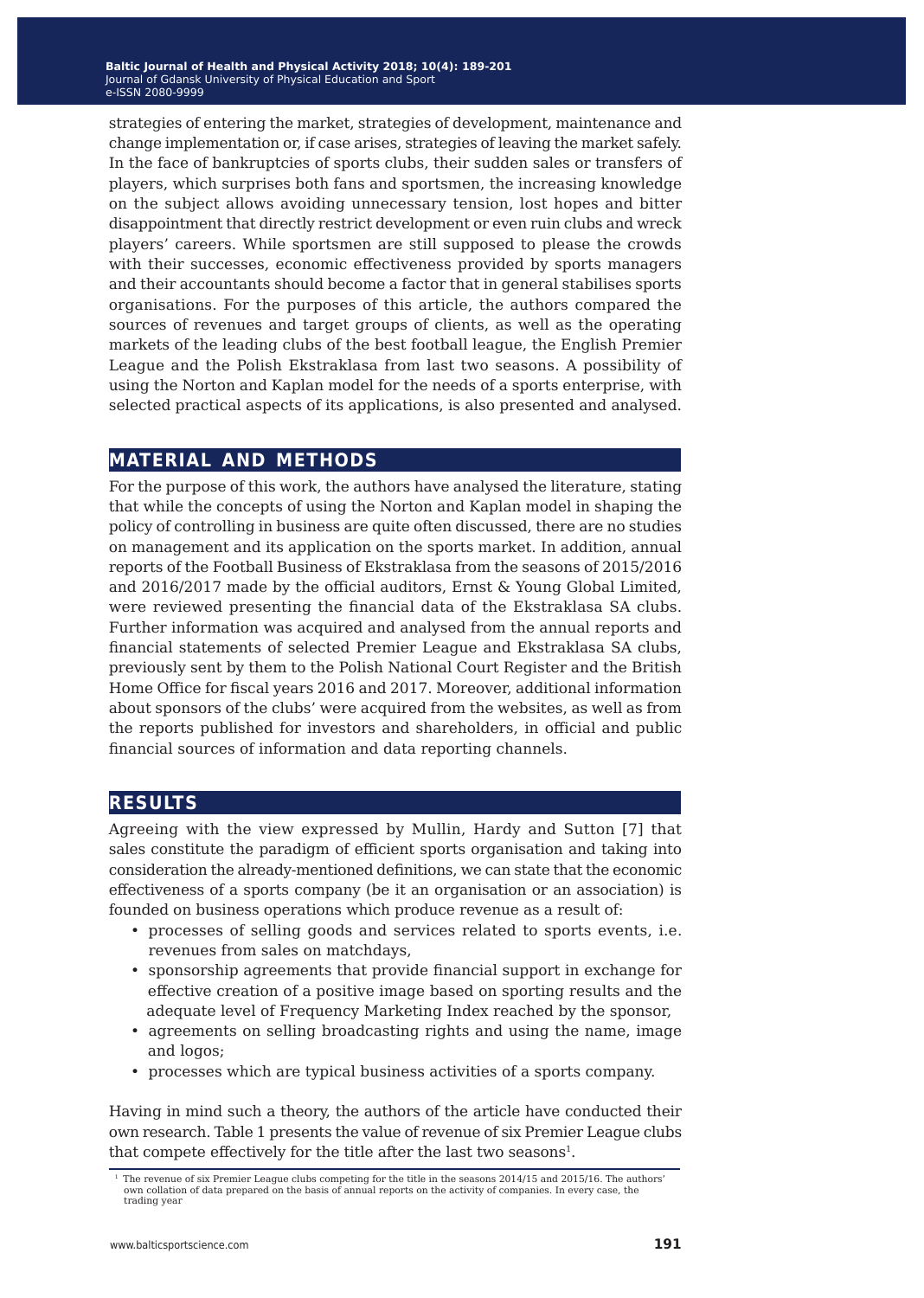### suer j, purchara m.<br>Ierketing etretegies ede Blooding Sudeegles dubbled by the Ekstrakiasa clabs (Foldhu) 2010-201<br>Alt I Haalth Dhua Aat (2010-10/4)-100-201  $\frac{B}{B}$  Health Phys Act. 2010, 10(4): 103-2014 Jedel J, Burchard M. Marketing strategies adopted by the Ekstraklasa clubs (Poland) 2016-2017 Balt J Health Phys Act. 2018;10(4):189-201

Table 1. The net revenues received as a result of sales activities in sports clubs – the Premier League football clubs

| Net revenues from sales and equivalent                               |                                                                      | value in 06/2015 in<br>millions GBP | revenues from sales<br>[%] | deviation from the<br>average of 6 clubs<br>in 06/2015 [%] | value in 06/2016 in<br>millions GBP | revenues from sales<br>$[%] \centering% \includegraphics[width=1.0\textwidth]{Figures/PN1.png} \caption{The 3D (black) model with the 3D (black) model with the 3D (black) model with the 3D (black) model with the 3D (black) model with the 3D (black) model with the 3D (black) model with the 3D (black) model with the 3D (black) model with the 3D (black) model with the 3D (black) model with the 3D (black) model with the 3D (black) model with the 3D (black) model with the 3D (black) model with the 3D (black) model with the 3D (black) model with the 3D (black) model with the 3D (black) model with the 3D (black) model with the 3D (black) model with the$ | deviation from the<br>average of 6 clubs<br>in 06/2016 [%] | LfL growth in<br>2016/2015 [%] |
|----------------------------------------------------------------------|----------------------------------------------------------------------|-------------------------------------|----------------------------|------------------------------------------------------------|-------------------------------------|--------------------------------------------------------------------------------------------------------------------------------------------------------------------------------------------------------------------------------------------------------------------------------------------------------------------------------------------------------------------------------------------------------------------------------------------------------------------------------------------------------------------------------------------------------------------------------------------------------------------------------------------------------------------------------|------------------------------------------------------------|--------------------------------|
| Manchester<br>United                                                 | Net revenues from sales matchdays                                    | 90.583                              | 22.92                      | 154.65                                                     | 106.587                             | 20.68                                                                                                                                                                                                                                                                                                                                                                                                                                                                                                                                                                                                                                                                          | 167.48                                                     | 117.67                         |
|                                                                      | Net revenues from sales (including UEFA awards)                      | 196.931                             | 49.83                      | 172.43                                                     | 268.318                             | 52.07                                                                                                                                                                                                                                                                                                                                                                                                                                                                                                                                                                                                                                                                          | 210.86                                                     | 136.25                         |
|                                                                      | Net revenues from sales of broadcasting rights                       | 107.664                             | 27.24                      | 109.50                                                     | 140.44                              | 27.25                                                                                                                                                                                                                                                                                                                                                                                                                                                                                                                                                                                                                                                                          | 121.35                                                     | 130.44                         |
|                                                                      | <b>TOTAL</b>                                                         | 395.18                              |                            | 140.28                                                     | 515.35                              |                                                                                                                                                                                                                                                                                                                                                                                                                                                                                                                                                                                                                                                                                | 162.67                                                     | 130.41                         |
|                                                                      | Net revenues from sales matchdays                                    | 43.330                              | 12.32                      | 73.98                                                      | 52.523                              | 13.41                                                                                                                                                                                                                                                                                                                                                                                                                                                                                                                                                                                                                                                                          | 82.53                                                      | 121.22                         |
| Manchester                                                           | Net revenues from sales (including UEFA awards)                      | 173.010                             | 49.18%                     | 151.48                                                     | 177.870                             | 45.40                                                                                                                                                                                                                                                                                                                                                                                                                                                                                                                                                                                                                                                                          | 139.78                                                     | 102.81                         |
| City                                                                 | Net revenues from sales of broadcasting rights                       | 135.526                             | 38.53                      | 137.84                                                     | 161.381                             | 41.19                                                                                                                                                                                                                                                                                                                                                                                                                                                                                                                                                                                                                                                                          | 139.45                                                     | 119.08                         |
|                                                                      | <b>TOTAL</b>                                                         | 351.77                              |                            | 124.87                                                     | 391.774                             |                                                                                                                                                                                                                                                                                                                                                                                                                                                                                                                                                                                                                                                                                | 123.66                                                     | 111.37                         |
| Arsenal<br>London                                                    | Net revenues from sales matchdays                                    | 100.401                             | 29.14                      | 171.41                                                     | 99.907                              | 28.26                                                                                                                                                                                                                                                                                                                                                                                                                                                                                                                                                                                                                                                                          | 156.98                                                     | 99.51                          |
|                                                                      | Net revenues from sales (including UEFA awards)                      | 119.279                             | 34.62                      | 104.44                                                     | 113.053                             | 31.98                                                                                                                                                                                                                                                                                                                                                                                                                                                                                                                                                                                                                                                                          | 88.84                                                      | 94.78                          |
|                                                                      | Net revenues from sales of broadcasting rights                       | 124.844                             | 36.24                      | 126.97                                                     | 140.579                             | 39.77                                                                                                                                                                                                                                                                                                                                                                                                                                                                                                                                                                                                                                                                          | 121.47                                                     | 112.60                         |
|                                                                      | <b>TOTAL</b>                                                         | 344.50                              |                            | 122.29                                                     | 353.50                              |                                                                                                                                                                                                                                                                                                                                                                                                                                                                                                                                                                                                                                                                                | 111.58                                                     | 102.61                         |
|                                                                      | Net revenues from sales matchdays                                    | 58.956                              | 19.79                      | 100.66                                                     | 62.449                              | 20.69                                                                                                                                                                                                                                                                                                                                                                                                                                                                                                                                                                                                                                                                          | 98.12                                                      | 105.92                         |
|                                                                      | Net revenues from sales (including UEFA awards)                      | 116.350                             | 39.05                      | 101.87                                                     | 115.680                             | 38.33                                                                                                                                                                                                                                                                                                                                                                                                                                                                                                                                                                                                                                                                          | 90.91                                                      | 99.42                          |
| Liverpool FC                                                         | Net revenues from sales of broadcasting rights                       | 58.956                              | 19.79                      | 59.96                                                      | 62.449                              | 20.69                                                                                                                                                                                                                                                                                                                                                                                                                                                                                                                                                                                                                                                                          | 53.96                                                      | 105.92                         |
|                                                                      | <b>TOTAL</b>                                                         | 297.95                              |                            | 105.77                                                     | 301.77                              |                                                                                                                                                                                                                                                                                                                                                                                                                                                                                                                                                                                                                                                                                | 95.25                                                      | 101.28                         |
|                                                                      | Net revenues from sales matchdays                                    | 41.248                              | 21.00                      | 70.42                                                      | 40.782                              | 19.44                                                                                                                                                                                                                                                                                                                                                                                                                                                                                                                                                                                                                                                                          | 64.08                                                      | 98.87                          |
|                                                                      | Net revenues from sales (including UEFA awards)                      | 64.593                              | 32.89                      | 56.56                                                      | 74.150                              | 35.35                                                                                                                                                                                                                                                                                                                                                                                                                                                                                                                                                                                                                                                                          | 58.27                                                      | 114.80                         |
| Tottenham FC                                                         | Net revenues from sales of broadcasting rights                       | 90.536                              | 46.10                      | 92.08                                                      | 94.838                              | 45.21                                                                                                                                                                                                                                                                                                                                                                                                                                                                                                                                                                                                                                                                          | 81.95                                                      | 104.75                         |
|                                                                      | <b>TOTAL</b>                                                         | 196.38                              |                            | 69.71                                                      | 209.77                              |                                                                                                                                                                                                                                                                                                                                                                                                                                                                                                                                                                                                                                                                                | 66.21                                                      | 106.82                         |
| Leicester City                                                       | Net revenues from sales matchdays                                    | 16.914                              | 16.20                      | 28.88                                                      | 19.611                              | 15.24                                                                                                                                                                                                                                                                                                                                                                                                                                                                                                                                                                                                                                                                          | 30.81                                                      | 115.95                         |
|                                                                      | Net revenues from sales (including UEFA awards)                      | 15.104                              | 14.46                      | 13.22                                                      | 14.427                              | 11.21                                                                                                                                                                                                                                                                                                                                                                                                                                                                                                                                                                                                                                                                          | 11.34                                                      | 95.52                          |
|                                                                      | Net revenues from sales of broadcasting rights                       | 72.419                              | 69.34                      | 73.65                                                      | 94.677                              | 73.56                                                                                                                                                                                                                                                                                                                                                                                                                                                                                                                                                                                                                                                                          | 81.81                                                      | 130.74                         |
|                                                                      | <b>TOTAL</b>                                                         | 104.44                              |                            | 37.07                                                      | 128.72                              |                                                                                                                                                                                                                                                                                                                                                                                                                                                                                                                                                                                                                                                                                | 40.63                                                      | 123.25                         |
| Average mean<br>for 6 clubs<br>competing in<br>the Premier<br>League | Net revenues from sales matchdays                                    | 58.572                              | 20.79                      | 100.00                                                     | 63.643                              | 20.09                                                                                                                                                                                                                                                                                                                                                                                                                                                                                                                                                                                                                                                                          | 100.00                                                     | 108.66                         |
|                                                                      | Net revenues from sales (including UEFA awards)                      | 114.211                             | 40.54%                     | 100.00                                                     | 127.250                             | 40.17                                                                                                                                                                                                                                                                                                                                                                                                                                                                                                                                                                                                                                                                          | 100.00                                                     | 111.42                         |
|                                                                      | Net revenues from sales of broadcasting rights                       | 98.324                              | 34.90                      | 100.00                                                     | 115.727                             | 36.53                                                                                                                                                                                                                                                                                                                                                                                                                                                                                                                                                                                                                                                                          | 100.00                                                     | 117.70                         |
|                                                                      | <b>TOTAL</b>                                                         | 281.70                              |                            | 100.00                                                     | 316.81                              |                                                                                                                                                                                                                                                                                                                                                                                                                                                                                                                                                                                                                                                                                | 100.00                                                     | 112.46                         |
|                                                                      | revenue growth median fir the clubs in seasons<br>2014/15 vs 2015/16 |                                     |                            |                                                            |                                     |                                                                                                                                                                                                                                                                                                                                                                                                                                                                                                                                                                                                                                                                                |                                                            | 109.10                         |

Analysing the Polish sport sponsoring market, the value of revenue presented in the annual financial statements of the Premier League clubs may be striking. It should be mentioned that only in the field of sponsorship, the revenue of Manchester United in 2017 was GBP 163,000,000, which amounts to PLN 766,100,000 [12]. According to the last report issued by the Sponsoring Insight research centre from Wroclaw, the value of the Polish sport sponsoring market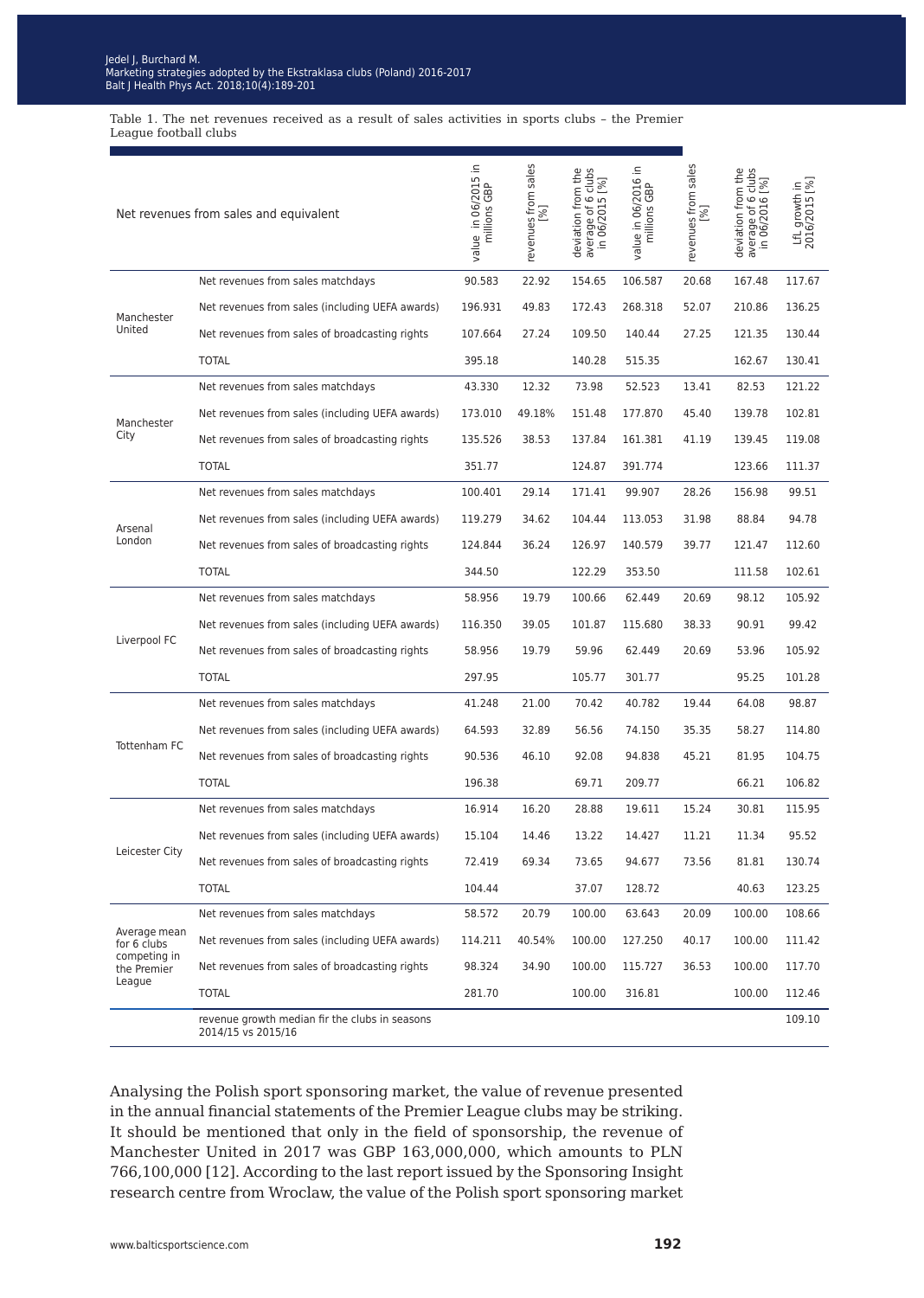was PLN 870,700,000 [13], which proves that football clubs in Poland are nowhere near the best English clubs. However, as it was described in the introduction to the article, Polish clubs should compare themselves to the best clubs, learn from them and try to be equal or at least use an imitative strategy, drawing on their experience and knowledge. According to the Polish Football Business Report 2016, prepared by Ernst & Young [14], it can be stated the value of revenues of football clubs that play in the top Polish professional league grow.

In the circumstances of the Polish Ekstraklasa, the revenues of clubs are growing on a regular basis, and such a trend continues invariably since the company responsible for organising games has been established. Due to the adopted organisational model (different from the model of the Premier League and the German Bundesliga), the sponsoring of top clubs in the Polish football system becomes increasingly clear for the observer. At the same time, the demand for media coverage is increasing, which results in the growing value of broadcasting agreements. Moreover, the mass media report the growing value of broadcasting agreements. Moreover, the mass media report the growing value of sponsorship agreements. From the perspective of match results, an image of several clubs that appear regularly as championship candidates and can commercialise their sports activity emerges. Their revenue results (excluding revenues from transfers of players) are presented in Table 2, which includes actual results and their forecast prepared on the basis of the Polish Football Business Report 2017 [15]. In Table 2, the authors deliberately omitted the revenues from selling players' registration cards (that is from transfers) in order to know the exact amount of operating sales, excluding the sales of underlying assets, which are the players (all the more so because in the case of Jagiellonia Białystok and Lech Poznań, which received extra PLN 12,400,000 and PLN 22,500,000 due to transfers respectively, it was related to the sale of top players who very often determined the strength and performance of the team).

Collated on the basis of the authors' own research, the data presented in Table 2 show that the top clubs which compete for a championship in both Polish and English leagues generated positive revenue. In the case of the Polish league, it can be observed that for many clubs transfer policy is, above all, another source of possible revenue that is used to support the annual budget [16] when the sponsor is lost (Wisła Kraków, Lechia Gdańsk). Moreover, the stratification of income from sponsorship agreements, awards and broadcasting rights can be noticed since the median for such clubs reaches 77.3%. Therefore, it cannot be stated that in the case of the Polish league, the revenue growth is of a common and balanced character. In order to make the situation clearer, it should be added that all main Polish clubs produced the total revenue from transfers that amounted to PLN 117,460,000; the highest revenue of PLN 47,500,000 was earned by Legia Warszawa and the lowest one, PLN 60,000, by Slask Wroclaw.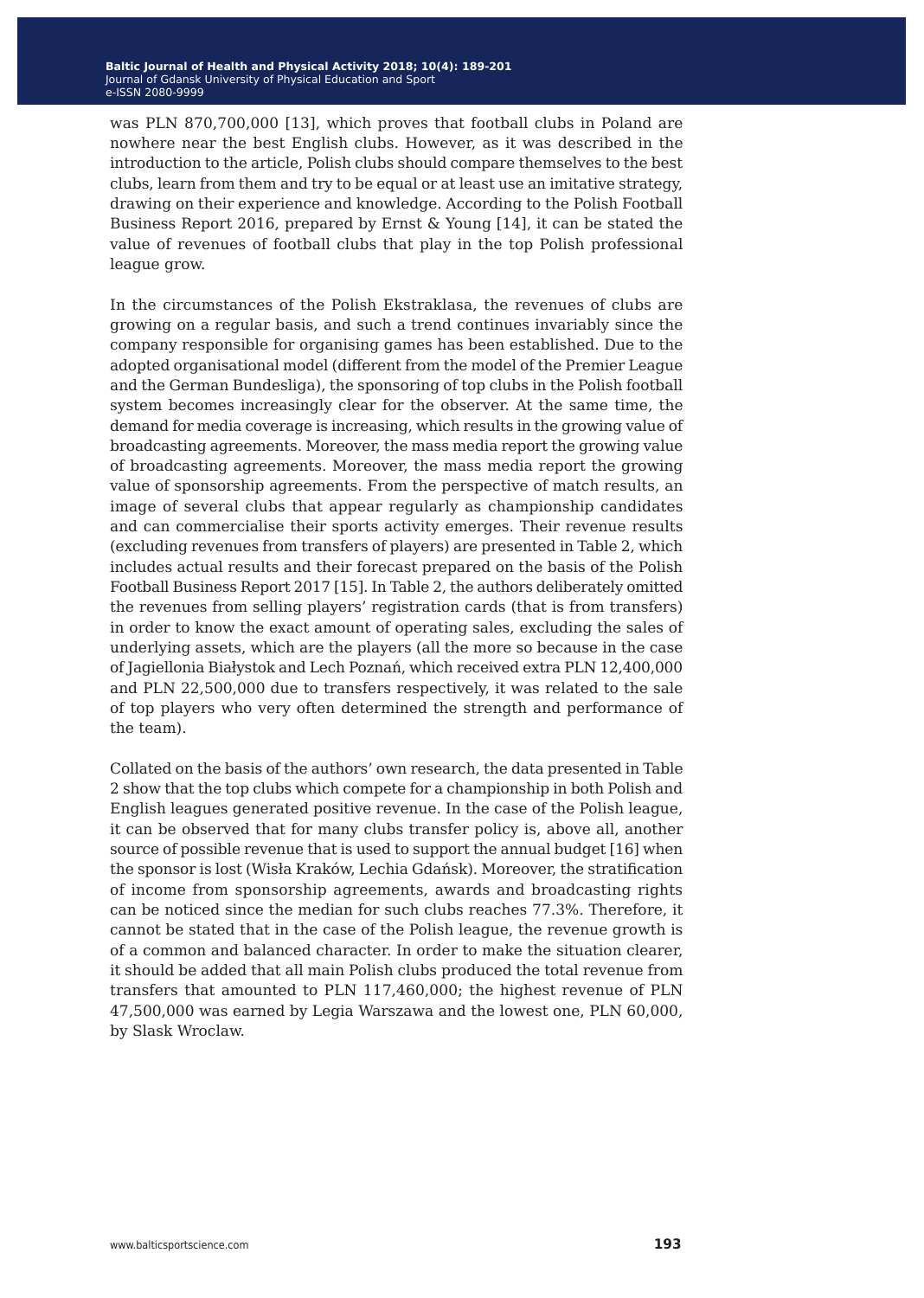Table 2. The revenues received as a result of sales activities in sports clubs – the Ekstraklasa football clubs

| Net revenues from sales and equivalent |                                                   | value in 2016<br>in millions PLN | revenues from sales<br>[%] | deviation from the<br>average of 8 clubs<br>2016 [%] | value in 2017<br>in millions PLN | revenues from sales<br>[%] | deviation from the<br>average of 8 clubs<br>in 2017 [%] | LfL growth in<br>2016/2017 [%] |
|----------------------------------------|---------------------------------------------------|----------------------------------|----------------------------|------------------------------------------------------|----------------------------------|----------------------------|---------------------------------------------------------|--------------------------------|
|                                        | Net revenues from sales matchdays                 | 22.10                            | 20.63                      | 288.10                                               | 90.92                            | 38.93                      | 615.99                                                  | 411.40                         |
| Legia<br>Warszawa                      | Net sales revenues (incl. sponsorship and awards) | 52.00                            | 48.55                      | 319.77                                               | 25.30                            | 10.83                      | 217.47                                                  | 48.65                          |
|                                        | Net revenues from sales of broadcasting rights    | 33.00                            | 30.81                      | 202.61                                               | 117.30                           | 50.23                      | 559.90                                                  | 355.45                         |
|                                        | <b>TOTAL</b>                                      | 107.10                           |                            |                                                      | 233.52                           |                            |                                                         | 218.04                         |
|                                        | Net revenues from sales matchdays                 | 4.10                             | 13.98                      | 53.45                                                | 5.24                             | 25.14                      | 35.50                                                   | 127.80                         |
| Jagiellonia                            | Net sales revenues (incl. sponsorship and awards) | 16.55                            | 56.42                      | 101.77                                               | 2.30                             | 11.04                      | 19.77                                                   | 13.90                          |
| Białystok                              | Net revenues from sales of broadcasting rights    | 8.68                             | 29.60                      | 53.30                                                | 13.30                            | 63.82                      | 63.48                                                   | 153.21                         |
|                                        | <b>TOTAL</b>                                      | 29.33                            |                            |                                                      | 20.84                            |                            |                                                         | 71.05                          |
|                                        | Net revenues from sales matchdays                 | 18.50                            | 23.78                      | 241.17                                               | 24.00                            | 45.63                      | 162.60                                                  | 129.73                         |
|                                        | Net sales revenues (incl. sponsorship and awards) | 13.20                            | 16.97                      | 81.17                                                | 15.50                            | 29.47                      | 133.23                                                  | 117.42                         |
| Lech Poznań                            | Net revenues from sales of broadcasting rights    | 46.10                            | 59.25                      | 283.04                                               | 13.10                            | 24.90                      | 62.53                                                   | 28.42                          |
|                                        | <b>TOTAL</b>                                      | 77.80                            |                            |                                                      | 52.60                            |                            |                                                         | 67.61                          |
|                                        | Net revenues from sales matchdays                 | 6.10                             | 15.10                      | 79.52                                                | 7.90                             | 25.99                      | 53.52                                                   | 129.51                         |
| Lechia<br>Gdańsk                       | Net sales revenues (incl. sponsorship and awards) | 15.00                            | 37.13                      | 92.24                                                | 12.30                            | 40.46                      | 105.72                                                  | 82.00                          |
|                                        | Net revenues from sales of broadcasting rights    | 19.30                            | 47.77                      | 118.50                                               | 10.20                            | 33.55                      | 48.69                                                   | 52.85                          |
|                                        | <b>TOTAL</b>                                      | 40.40                            |                            |                                                      | 30.40                            |                            |                                                         | 75.25                          |
|                                        | Net revenues from sales matchdays                 | 1.85                             | 15.64                      | 24.16                                                | 1.90                             | 11.73                      | 12.87                                                   | 102.53                         |
|                                        | Net sales revenues (incl. sponsorship and awards) | 3.13                             | 26.41                      | 19.25                                                | 6.20                             | 38.27                      | 53.29                                                   | 198.08                         |
| Korona Kielce                          | Net revenues from sales of broadcasting rights    | 6.87                             | 57.95                      | 42.17                                                | 8.10                             | 50.00                      | 38.66                                                   | 117.92                         |
|                                        | <b>TOTAL</b>                                      | 11.85                            |                            |                                                      | 16.20                            |                            |                                                         | 136.68                         |
|                                        | Net revenues from sales matchdays                 | 6.30                             | 24.62                      | 82.13                                                | 5.90                             | 25.99                      | 39.97                                                   | 93.65                          |
|                                        | Net sales revenues (incl. sponsorship and awards) | 10.80                            | 42.21                      | 66.41                                                | 8.30                             | 36.56                      | 71.34                                                   | 76.85                          |
| Wisła Kraków                           | Net revenues from sales of broadcasting rights    | 8.49                             | 33.17                      | 52.12                                                | 8.50                             | 37.44                      | 40.57                                                   | 100.13                         |
|                                        | <b>TOTAL</b>                                      | 25.59                            |                            |                                                      | 22.70                            |                            |                                                         | 88.71                          |
|                                        | Net revenues from sales matchdays                 | 1.90                             | 7.34                       | 24.77                                                | 2.00                             | 10.05                      | 13.55                                                   | 105.26                         |
| Pogoń<br>Szczecin                      | Net sales revenues (incl. sponsorship and awards) | 14.00                            | 54.05                      | 86.09                                                | 8.90                             | 44.72                      | 76.50                                                   | 63.57                          |
|                                        | Net revenues from sales of broadcasting rights    | 10.00                            | 38.61                      | 61.40                                                | 9.00                             | 45.23                      | 42.96                                                   | 90.00                          |
|                                        | <b>TOTAL</b>                                      | 25.90                            |                            |                                                      | 19.90                            |                            |                                                         | 76.83                          |
| Zagłębie<br>Lublin                     | Net revenues from sales matchdays                 | 0.85                             | 2.83                       | 11.08                                                | 1.60                             | 4.30                       | 10.84                                                   | 188.24                         |
|                                        | Net sales revenues (incl. sponsorship and awards) | 20.02                            | 66.62                      | 123.12                                               | 22.02                            | 59.16                      | 189.27                                                  | 109.99                         |
|                                        | Net revenues from sales of broadcasting rights    | 9.18                             | 30.54                      | 56.34                                                | 13.60                            | 36.54                      | 64.92                                                   | 148.21                         |
|                                        | <b>TOTAL</b>                                      | 30.05                            |                            |                                                      | 37.22                            |                            |                                                         | 123.86                         |
|                                        | Net revenues from sales matchdays                 | 10.91                            | 36.03                      | 142.17                                               | 1.14                             | 5.31                       | 7.72                                                    | 10.45                          |
| Cracovia<br>Kraków                     | Net sales revenues (incl. sponsorship and awards) | 10.30                            | 34.03                      | 63.34                                                | 12.12                            | 56.48                      | 104.18                                                  | 117.67                         |
|                                        | Net revenues from sales of broadcasting rights    | 9.06                             | 29.93                      | 55.63                                                | 8.20                             | 38.21                      | 39.14                                                   | 90.51                          |
|                                        | <b>TOTAL</b>                                      | 30.27                            |                            |                                                      | 21.46                            |                            |                                                         | 70.90                          |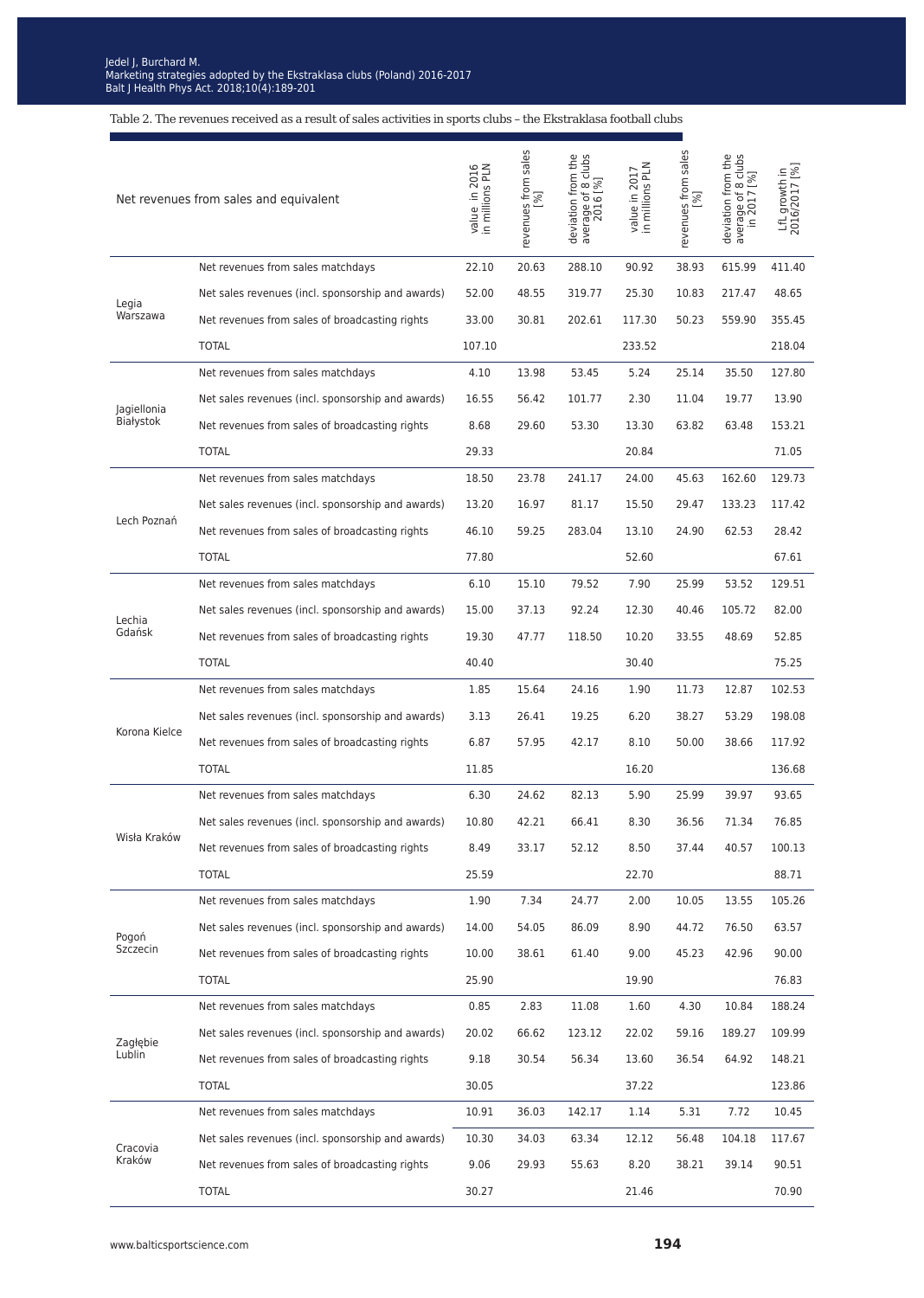| Net revenues from sales and equivalent                                             |                                                                                                           | in 2016<br>ons PLN<br>in millions<br>value | sales<br>revenues from<br>[%] | deviation from the<br>clubs<br>average of 8 c<br>2016 [%] | value in 2017<br>in millions PLN | sales<br>revenues from<br>[%] | deviation from the<br>clubs<br>[%]<br>${}^{\circ}$<br>average of 8<br>in 2017 | [%]<br>growth in<br>2016/2017<br>$\mathbb{H}$ |
|------------------------------------------------------------------------------------|-----------------------------------------------------------------------------------------------------------|--------------------------------------------|-------------------------------|-----------------------------------------------------------|----------------------------------|-------------------------------|-------------------------------------------------------------------------------|-----------------------------------------------|
| Šląsl Wrocław                                                                      | Net revenues from sales matchdays                                                                         | 4.10                                       | 17.14                         | 53.45                                                     | 7.00                             | 37.63                         | 47.43                                                                         | 170.73                                        |
|                                                                                    | Net sales revenues (incl. sponsorship and awards)                                                         | 7.62                                       | 31.84                         | 46.83                                                     | 3.40                             | 18.28                         | 29.22                                                                         | 44.64                                         |
|                                                                                    | Net revenues from sales of broadcasting rights                                                            | 12.20                                      | 51.01                         | 74.90                                                     | 8.20                             | 44.09                         | 39.14                                                                         | 67.21                                         |
|                                                                                    | <b>TOTAL</b>                                                                                              | 23.92                                      |                               |                                                           | 18.60                            |                               |                                                                               | 77.77                                         |
| Average<br>mean for<br>10 clubs<br>competing<br>in the<br>Ekstraklasa<br><b>SA</b> | Net revenues from sales matchdays                                                                         | 7.67                                       | 19.07                         |                                                           | 14.76                            | 31.18                         |                                                                               | 192.41                                        |
|                                                                                    | Net sales revenues (incl. sponsorship and awards)                                                         | 16.26                                      | 40.43                         |                                                           | 11.63                            | 24.57                         |                                                                               | 71.54                                         |
|                                                                                    | Net revenues from sales of broadcasting rights                                                            | 16.29                                      | 40.50                         |                                                           | 20.95                            | 44.25                         |                                                                               | 128.63                                        |
|                                                                                    | <b>TOTAL</b>                                                                                              | 40.22                                      |                               |                                                           | 47.34                            |                               |                                                                               | 117.71                                        |
|                                                                                    | revenue growth in median for the clubs (excluding<br>transfer revenues) in seasons 2015/16 vs.<br>2016/17 |                                            |                               |                                                           |                                  |                               |                                                                               | 77.30                                         |

The analysis of the website of professional football club Legia Warszawa, the leader on the Polish market, indicates that sales activities occupy a strong position in revenue, which is confirmed by the logos of 13 sponsors. For comparison, Lech Poznań has 17 sponsors (excluding media sponsors), Lechia Gdańsk 20 (excluding media sponsors) and Wisła Kraków 23 (excluding media sponsors). With the exception of PepsiCo, the sponsors' activities are of local or all-Poland character. Among them, there are two companies that were included in the report on top 20 sponsors of the Polish market that was prepared by Sponsoring Insight in 2017. Therefore, it can be easily stated that the value of sponsorship depends on the relationship of the club and sponsor's brands with the local market, which makes it assume the burden of operational risk<sup>2</sup>.



Fig. 1. List of commercial partnerships established with Arsenal Holdings PLC according to the Statement of Accounts and Annual Report 2015/16 Source: https://www.arsenal.com/sites/default/files/documents/Arsenal\_Holdings\_plc\_Annual Review\_201516\_0.pdf [Accessed on 2 February, 2018]

2 http://legia.com/sponsorzy-57, https://www.lechpoznan.pl/sponsorzy-i-patroni,17.html, http://lechia. pl/sponsorzy-74; http://www.wisla.krakow.pl/pl/partnerzy/Sponsor/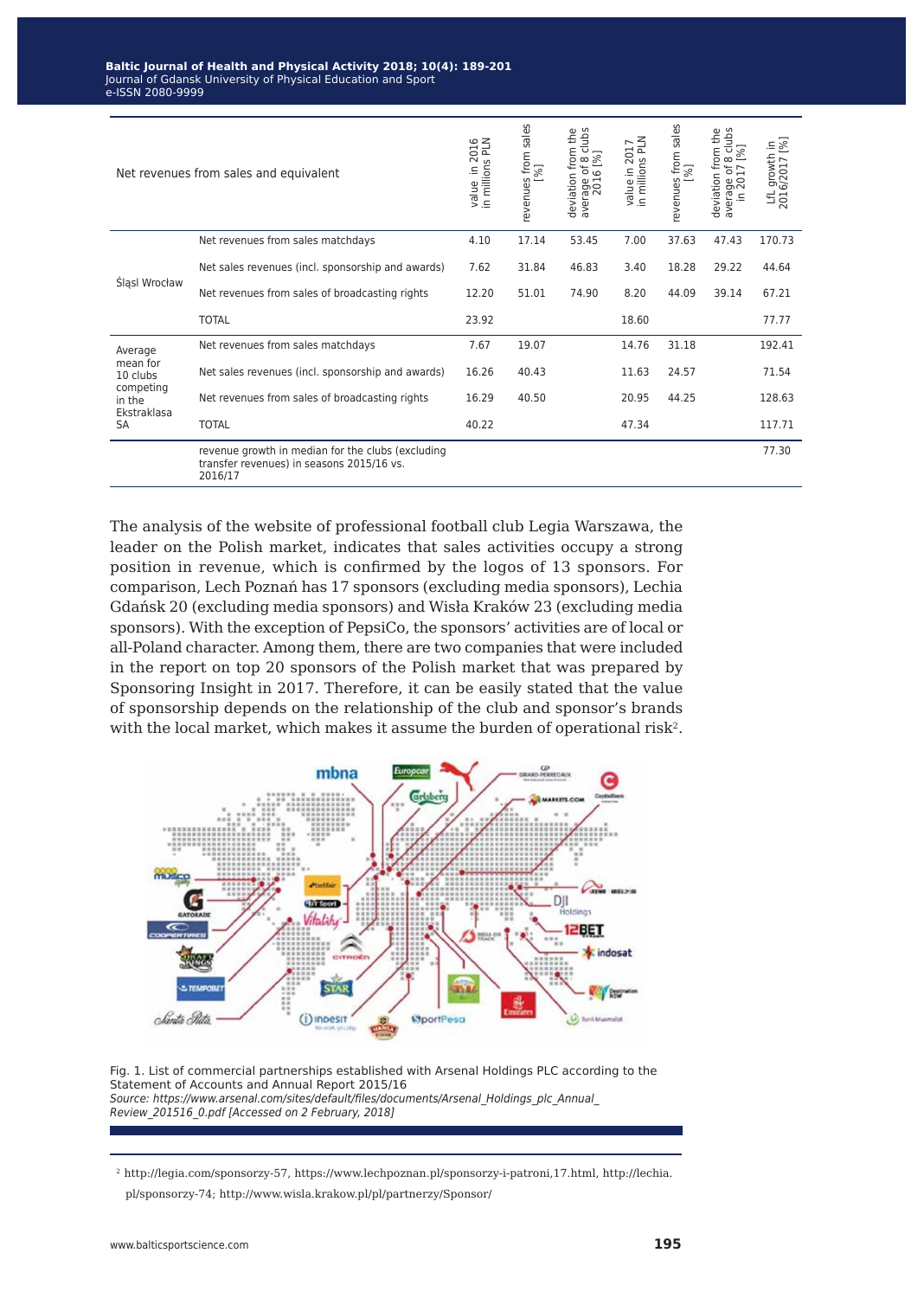On the basis of Fig. 1, it can be said that Arsenal London receives the amount of around GBP 119,000,000 from about 31 partners from 22 countries, which also constitutes a basis for increasing the impact of marketing activities adopted by the company and generating the revenues with the use of mobile apps and social media.

As a comparison, in the field of revenues and sponsorship, Manchester United has 32 partners of global reach that are divided into global (8), regional (8 in Europe, Asia, Africa), media (8 in Europe, Asia and the Caribbean) and financial sectors (8 retail banks of diverse range). This is not a coincidence that while developing a network of partners, the club does not limit itself to the closest environment and uses the possibilities of new forms of on-line marketing. Included in the club's annual report of February 2018, Figure 2 presents the social media market size of Manchester United.



Research: Kantar. Graphic: Sportingintelligence

Fig. 2. The social media market size illustrated with an example of Manchester United Sources: https://www.tns-sofres.com/publications [Accessed on 9 July, 2018]; http://www.sportingintelligence.com/2012/06/07/manchester-united-659-million-people-can't-be-wrong-can-they-070601/ [Accessed on 9 July, 2018]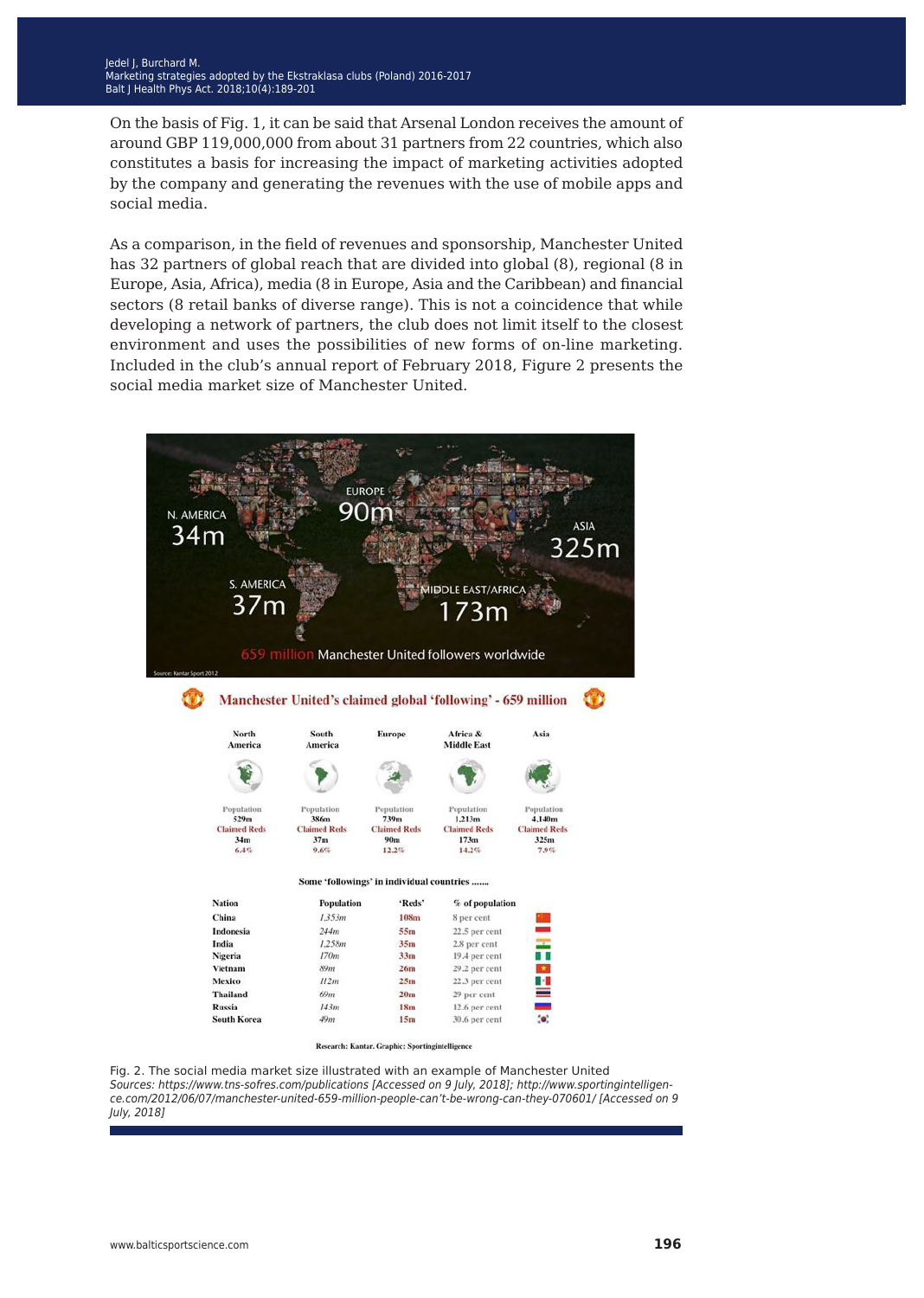Websites like Facebook, Twitter, Instagram, YouTube, Vimeo, LinkedIn are the most popular social networks that are used by millions of users on a regular basis. This constitutes enormous marketing potential. Due to modern technologies, reaching such a large and precisely defined target group has never been easier. On-line marketing methods used in social media platforms offer great possibilities for maintaining communication and capturing the market. A marketing campaign can be based on either one or several social media channels. Facebook is the most popular social network in Poland and Europe in general. In the United States, however, Twitter is more preferred by the Internet users. Instagram is owned by Facebook and based rather on graphic materials than the text itself, whereas YouTube's content includes only film footage just like Vimeo.

The representatives of Manchester United state that there are 659,000,000 followers worldwide, which makes them 'the most popular club playing the most popular sport in the world.' With reference to this information, it should be concluded that the essence of social media is a sports club's direct contact with its clients who can judge the published material, comment on it or share it with their friends.

### **discussion**

On-line marketing is a bilateral communication since brand managers can recognise their clients' preferences and satisfy their needs. The presentation of the offer itself would also depend on the target group. It is not just publishing the products of a football club but rather storytelling about its brand and products. Such an approach to presenting marketing information can inspire confidence, loyalty and fancy in the consumers. Thus, the role of social media in developing the sales and marketing strategy of a sports club is to maintain a direct contact with a community and lower the cost of marketing activities. This is a much cheaper form of brand promotion than traditional methods such as advertising banners that meet with growing aversion. Facebook, Instagram and Twitter are the most popular social networks, which not only serve an image-building function but also successfully promote and sell products.

With reference to economic effectiveness, sales should be given high priority in the hierarchy of goals established by a sports enterprise, which is emphasised by B.J. Mullin, S. Hardy and W.A. Sutton in their book *Sport Marketing*: 'Sales is a lifeblood of any sport organization. Whether the item is tickets, media rights, corporate partnerships, digital assets, advertising, premium seating offerings, merchandise, or any other component or product of the sales inventory, sales accounts for most, if not all, of the revenue' [7]. In conclusion, it should be stated that according to the research conducted in the American market, sales activities are the driving force of every sports organisation and constitute a crucial element in the revenue structure.

In order to reflect on the validity of sales activities and economic effectiveness in the sports area, one should refer to the terms 'sales' and 'revenue.' Mentioning sales and the sports market, the authors present the following definitions: 'Sales is the revenue-producing element of the marketing process. In the straightest sense of the word, selling is the process of moving goods and services from the hands of those who produce them into the hands of those who will benefit most from their use' [8].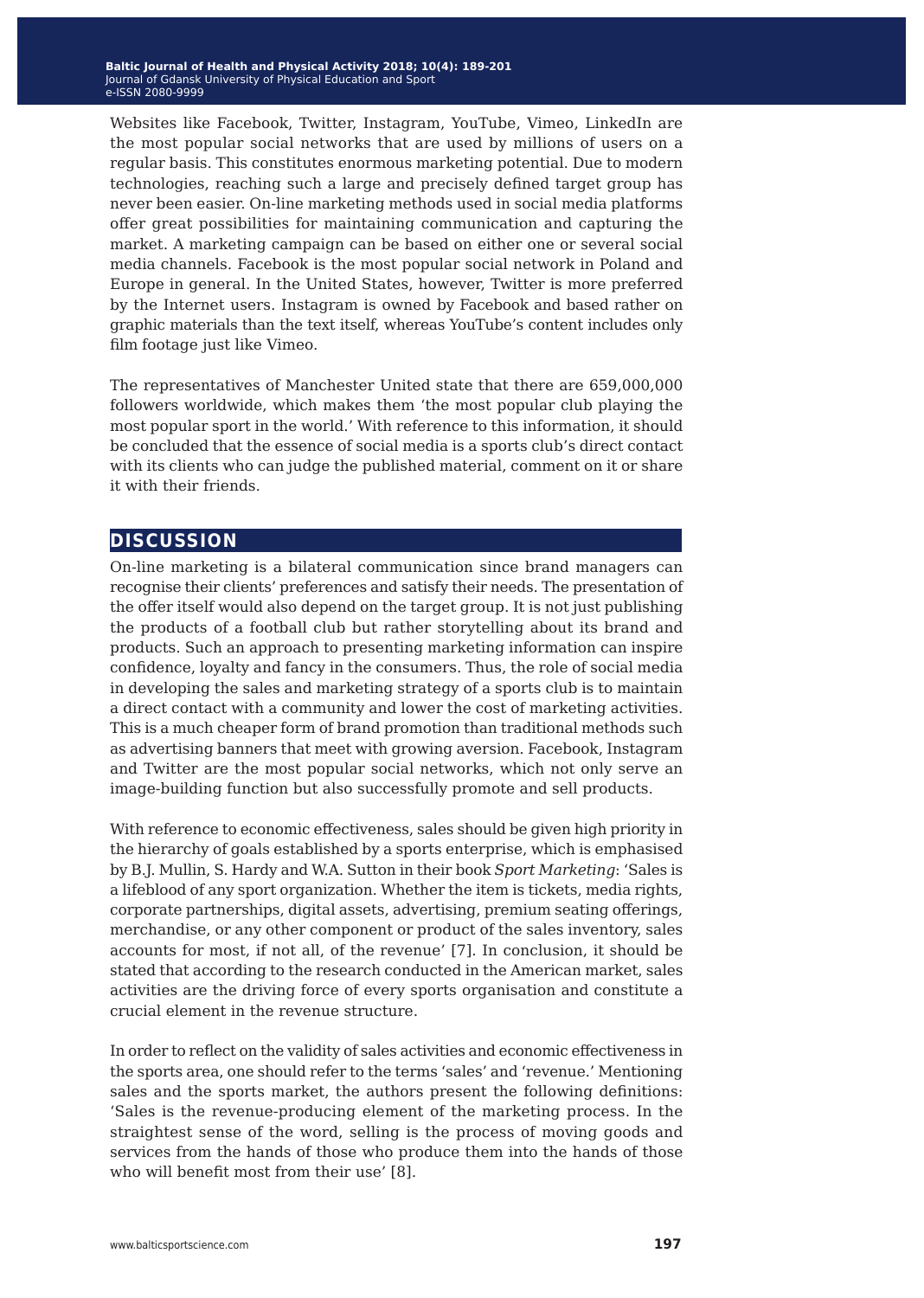In the actual Polish law system, however, there is also a definition of revenue and profit. According to the guidelines for interpretation of tax law provisions issued by the Ministry of Finance, 'the following items are among those considered as revenue:

- money and monetary values received, including also foreign exchange rate differences,
- value of items and rights, as well as non-monetary benefits in-kind received, including the value of items and rights, received free-of-charge or partially free-of-charge, or other such benefits,
- value of debts which were redeemed or prescribed,
- value of the paid off debts, which were previously written off as irretrievable or redeemed and recognised as tax-deductible costs,
- the amount of goods and services tax as specified in the Act.

The list of revenues provided in the Corporate Income Tax Act is by no means exhaustive; therefore, as a matter of principle, every gain shall constitute a revenue' [9]. Given the above, the Polish Accounting Act, in accordance with the directives of the European Communities and International Financial Reporting Standards (IAS 18), presents the following definition of revenue and profit in Article 3.1, item 30: 'Whenever the Act refers to (…) income and profits, it means probable economic benefits of a reliably estimated value, which may arise during a reporting period in the form of increases in values of assets or decreases in the value of liabilities, that will result in an increase of the equity or a decrease of the equity deficit in a manner other than through contributions made by shareholders or owners' [10]. In addition, it is worth mentioning that in the consolidated text of the International Accounting Standard 18 of 2017, there is a correct definition of revenue valuation method: '(…) Revenue is the gross inflow of economic benefits during the period arising in the course of the ordinary activities of an entity when those inflows result in increases in equity, other than increases relating to contributions from equity participants. Fair value is the amount for which an asset could be exchanged, or a liability settled, between knowledgeable, willing parties in an arm's length transaction. Revenue includes only the gross inflows of economic benefits received and receivable by the entity on its own account. Amounts collected on behalf of third parties such as sales taxes, goods and services taxes and value added taxes are not economic benefits which flow to the entity and do not result in increases in equity. Therefore, they are excluded from revenue. Similarly, in an agency relationship, the gross inflows of economic benefits include amounts collected on behalf of the principal and which do not result in increases in equity for the entity. The amounts collected on behalf of the principal are not revenue. Instead, revenue is the amount of commission. (…) Revenue shall be measured at the fair value of the consideration received or receivable' [11].

Figure 3 presents three elements of the Balanced Scorecard: a performance measurement system, a strategic management system and a communication channel. Using all mentioned elements, the Balanced Scorecard is [17]:

- a methodology adapted to manage the business strategy,
- used as a 'common language for communication' at all levels of the organisation,
- created to identify the goals of managing the everyday activities in the structure of the organisation's strategy,
- concerned with all levels of the organisation.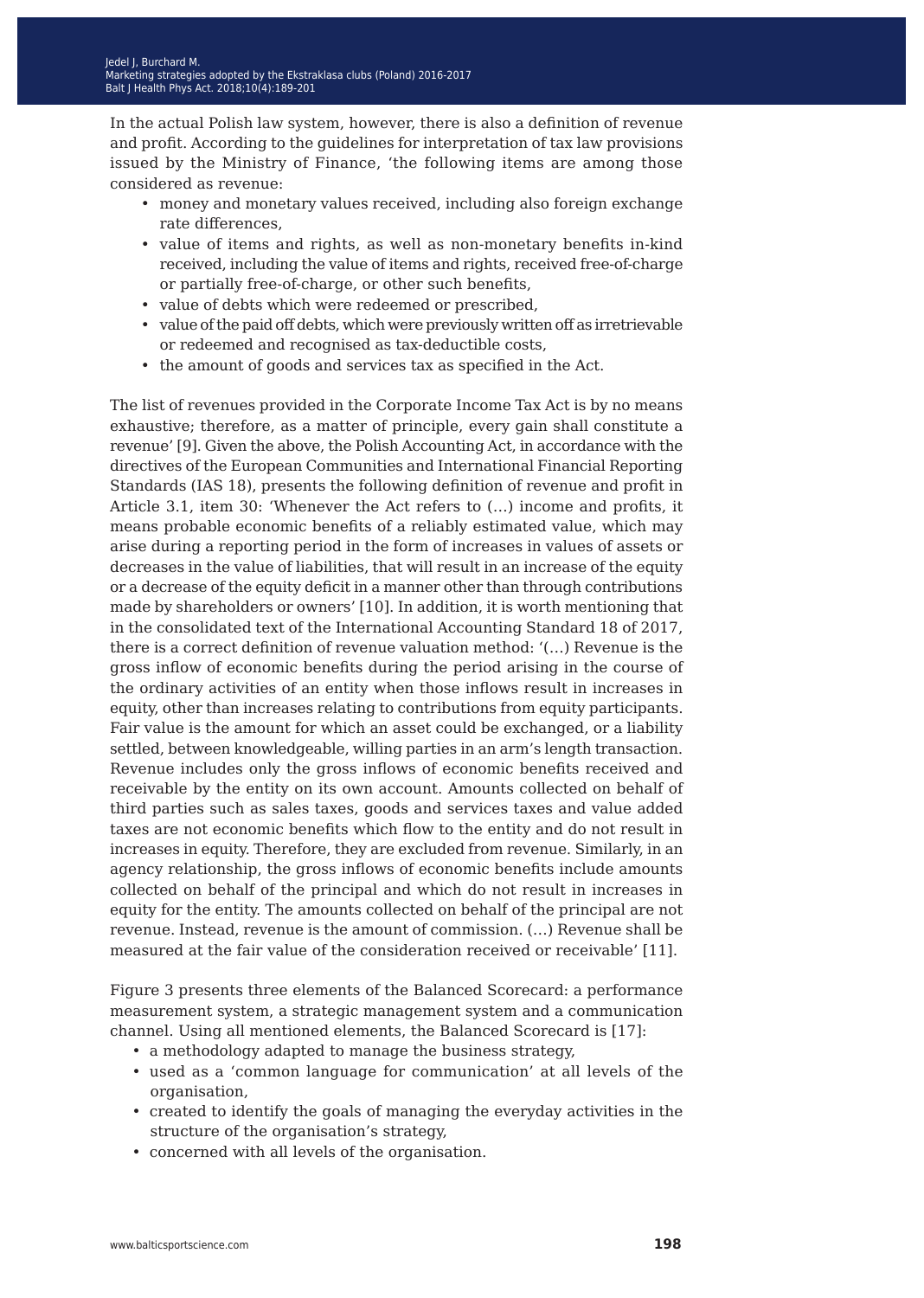Taking into consideration the above, the sphere of the club's activities related to the implementation and monitoring of the sales and marketing strategy becomes an important problem. Thus, a practical solution, implemented from other economic sectors, is the use of the Balanced Scorecard. 'In a form of a connected combination of measurable goals, the tool allows specifying the strategy. It makes it easier to communicate the strategy to the employees and allows to relate the achieved results with a motivational system' [18].



Fig. 3. Scheme of Norton and Kaplan's model [19]

Therefore, it is reasonable to say that the Premier League clubs achieve their results because they make use of their potential and are more and more engaged in technology – they follow offensive marketing strategies and try to have an impact on four areas of business:

- 1. the development of the company following the emerging technologies and using technical possibilities to influence prospective consumers, whose centre of vital interests is located far from the company's local market;
- 2. the effectiveness of the applied processes and procedures that consists in reaching the consumers directly and shortening the time of transfer and delivery of merchandising products, which creates a universal channel for selling goods and services (omni-channel);
- 3. the systematically created image of a sports organisation and an entrepreneur who tries to have high aspirations and strives for major goals in a reliable, honourable and relentless way, thus developing a bond with football fans at a sports level and providing clients and investors with satisfaction at a commercial level;
- 4. financial.

Such a model is depicted in Figure 4 that presents the influence of the abovementioned perspectives on the vision and strategy of the company [19].

In the short term, the effect of expansive marketing policy is cost audit; in the long term, however, this includes work concentrated on systematically increasing revenues generated by the growing satisfaction of stakeholders,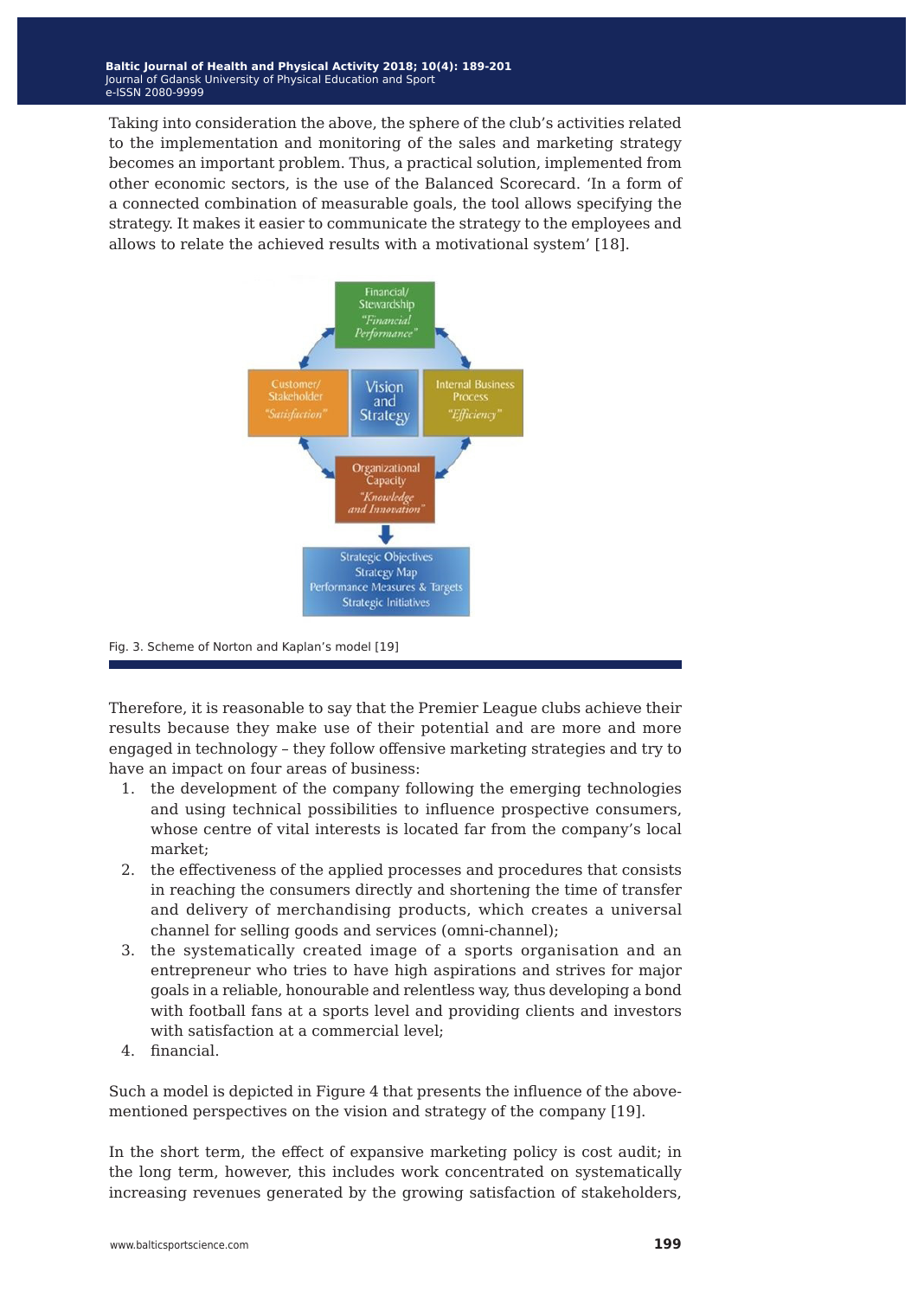to which the sales volume and the number of end consumers grow in accordance with the scheme below.



Fig. 4. The map presenting the process of introducing the sales and marketing policy [19]

Based on the Balanced Scorecard, such a process was created, above all, as a measurement system to evaluate the operational efficiency of a company. It is grounded on four different perspectives: financial, customer, internal process and organisational capacity. The Balanced Scorecard enables organisations to introduce a new type of management and improve the process focusing on the strategy itself. It is worth adding that the method is not based on the short-term funding as the only indicator of efficiency but on the strategic performance.

### **conclusions**

- 1. The Polish Ekstraklasa clubs will keep fighting for the top positions as long as they pay attention not only to costs but also to the development of their personnel responsible for an adequate level of sport, i.e. the coaching and administration staff who introduce new solutions and technologies, as well as to the satisfaction of their fans and clients.
- 2. At the same time, attention should be paid to costs; however, this is only a basis for short-term strategies.
- 3. Due to the development of the Polish sport sponsoring market and the growth of revenues from broadcasting rights generated by the Ekstraklasa S.A., the clubs in Poland should depart from the local character of their business activities. Although the strength of brand of individual clubs makes it impossible to create global brands, they should use social media and on-line sales to influence other regions and centres of Polish emigrants in Great Britain, Germany or Scandinavia, thus expanding the group of consumers of goods, services and ads.
- 4. It is important to recruit the appropriate personnel and create websites, apps and mobile technologies devoted to ticket sales, retail